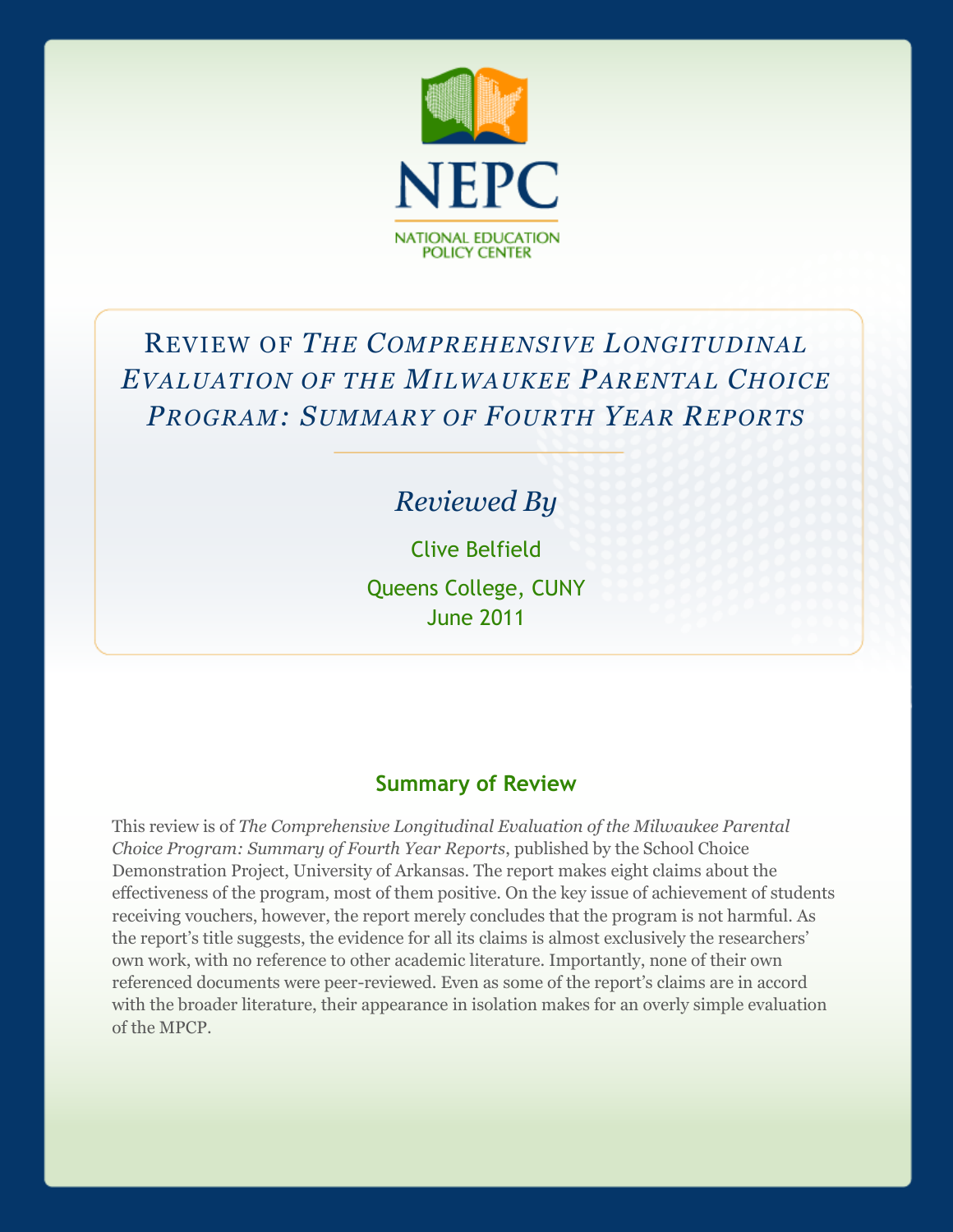**Kevin Welner** *Editor*

**William Mathis** *Managing Director*

#### **Erik Gunn**

*Managing Editor*

#### **National Education Policy Center**

**School of Education, University of Colorado Boulder, CO 80309-0249 Telephone: 303-735-5290 Fax: 303-492-7090**

**Email: NEPC@colorado.edu http://nepc.colorado.edu**

**Publishing Director: Alex Molnar**



This is one of a series of Think Twice think tank reviews made possible in part by funding from the Great Lakes Center for Education Research and Practice. It is also available at http://greatlakescenter.org.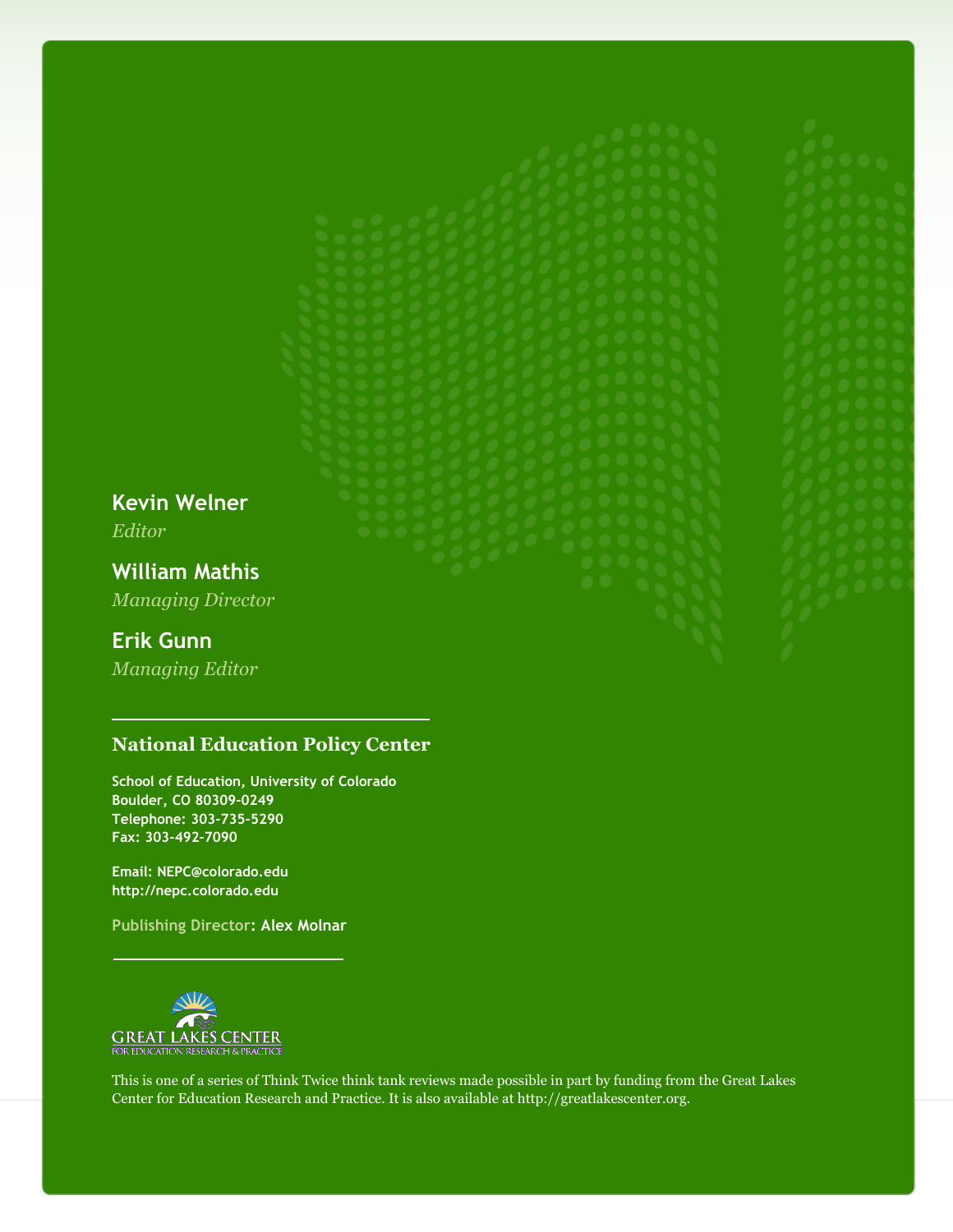## REVIEW OF *THE COMPREHENSIVE LONGITUDINAL EVALUATION OF THE MILWAUKEE PARENTAL CHOICE PROGRAM: SUMMARY OF FOURTH YEAR REPORTS*

*Clive Belfield, Queens College, CUNY*

#### **I. Introduction**

This report, *The Comprehensive Longitudinal Evaluation of the Milwaukee Parental Choice Program: Summary of Fourth Year Reports*, is an overview of evidence from research by scholars at the School Choice Demonstration Project (SCDP), a research center in the Department of Education Reform, University of Arkansas.<sup>1</sup> Since 2006, the SCDP researchers have produced 27 reports on the Milwaukee Parental Choice Program (MPCP), which is perhaps the most prominent education voucher program in the U.S. This report, written by Patrick Wolf, gives a brief synopsis of some of their findings from the earlier SCDP reports and suggests potential future investigations of the MPCP.

#### **II. Findings and Conclusions of the Report**

The report begins with the contention that Milwaukee is the poster-child for school choice in America. Accordingly, research on Milwaukee's education system—and especially the MPCP should yield important information on the consequences of school choice in general and vouchers in particular.

The report draws almost exclusively on work performed by the SCDP's own researchers. It makes the following claims about the MPCP: it is popular; it saves Wisconsin taxpayers money; it has led to closure of poor schools; it has increased attainment of participants; it has not increased achievement, except for students in independent public charter schools; it has put competitive pressure on the public school system; and it has had no effect on racial segregation in Milwaukee's school system.

One overarching conclusion the report makes is that there are no adverse effects from the MPCP. The researchers could find no overall positive test-score outcomes for students who participated in the program; but no negative outcomes were found for these students either.

But the report also stresses that some findings are clearly positive (e.g., that the program is popular). The report proposes future research, specifically suggesting both process research and attainment research. For instance, regarding process, the report suggests research concerning

http://nepc.colorado.edu/thinktank/review-milwaukee-choice-4 **1** *of* 7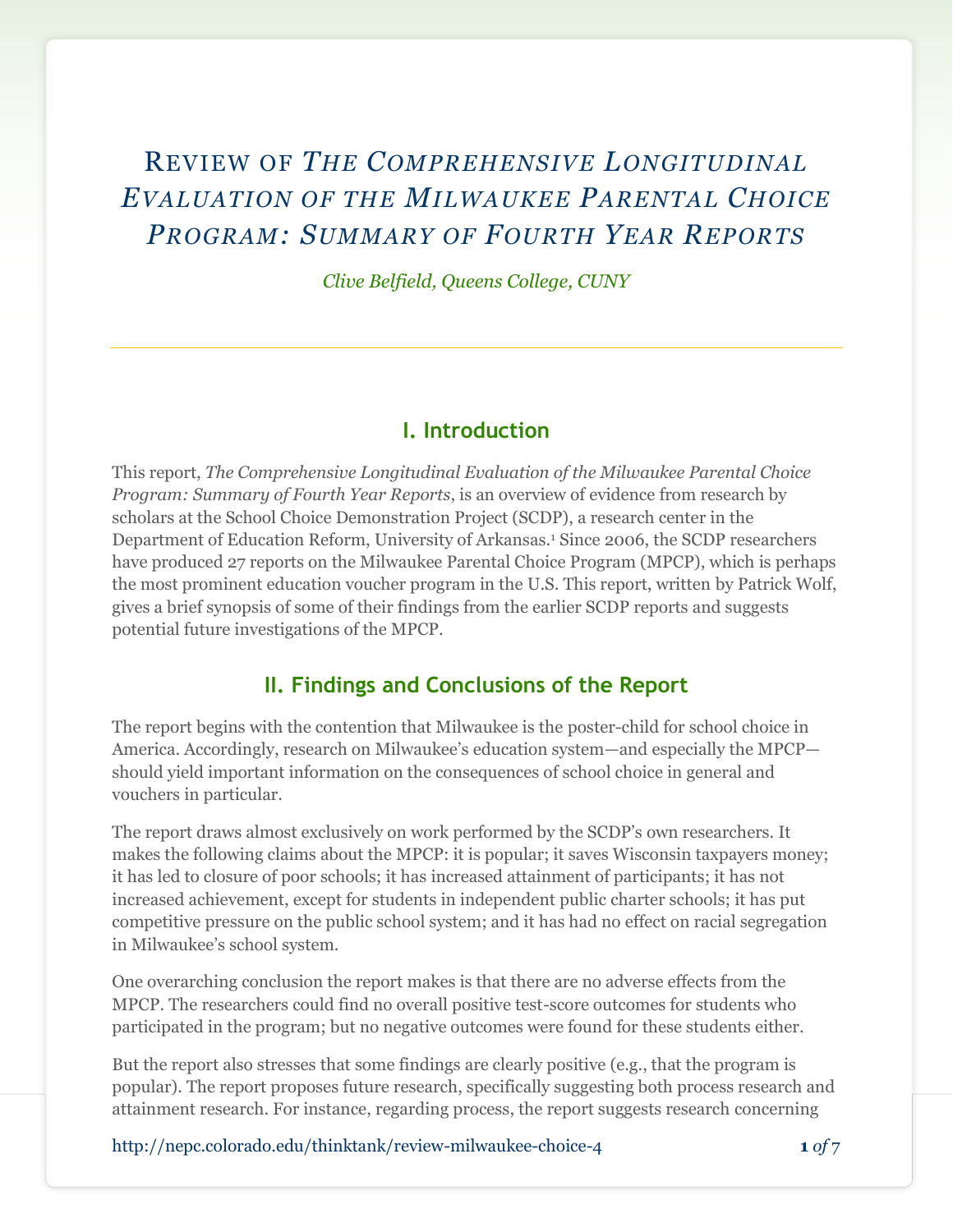how students' educational experiences differ across the MPCP. Regarding attainment, it suggests research concerning whether students are more likely to progress on to college. The report also suggests research concerning the role of religious schools, both academic and social.

## **III. The Report's Rationale for Its Findings and Conclusions**

The report is a summary of other evidence. As such its reasoning mainly depends on these other reports, which are drawn from empirical investigation of the MPCP since its inception in 1990.

The first claim is that the MPCP is popular. This is based on an existence proof: the system exists and enrollments are growing. The second claim—that the MPCP saves taxpayers money is based on a series of financial analyses by Professor Robert Costrell of the SCDP.<sup>2</sup> The third claim—schools closures are more frequent—is based on a mapping of school openings and closings by a team at SCDP.<sup>3</sup>

The findings on academic outcomes are from several studies by the SCDP.<sup>4</sup> Regarding increases in attainment associated with MPCP, the evidence is based on longitudinal survey evidence from a cohort of ninth-grade students in 2006. Attainment of MPCP students is matched with comparable students in the Milwaukee Public School system (MPS). On the neutral effects on achievement from the MPCP, the evidence is from test scores, both in cross-section and over time. MPCP students were matched with MPS students and the Wisconsin Knowledge Concepts Examination was administered across fourth through eighth grades. Finally, the gains for independent public charter schools are based on reading and math achievement scores across students in grades 3-8 in 2007-2009.

The claim of competitive pressures on achievement is based on a single study by researchers at the SCDP. Each school was assigned a "school choice threat" measure: students in public schools (MPS) with bigger threats were found to have greater achievement gains.<sup>5</sup> Finally, the claim of unchanged racial segregation is from a study by a team at SCDP. The research looked at student transfers and whether the origin and destination schools were more or less racially segregated as a result.

## **IV. The Report's Use of Research Literature**

The report is avowedly a summary of other evidence by scholars at the SCDP. It is not a summary of the general research evidence. In describing itself as a "Summary of What *We* Have Learned" (emphasis added), the report is literally correct: *we* refers to the SCDP researchers, not the academic community.

Almost all other research on vouchers and school choice is omitted from the report. This includes not only research on the Milwaukee program itself, but also general topical research that might help to place the report's findings in context. Also omitted is reference to research on methodological issues related to school choice, along with appraisal of the work by the SCDP performed by other scholars. As we show below, this other research is pertinent to the claims made in this report, and the document is weakened by its failure to engage with it.

http://nepc.colorado.edu/thinktank/review-milwaukee-choice-4 **2** *of* 7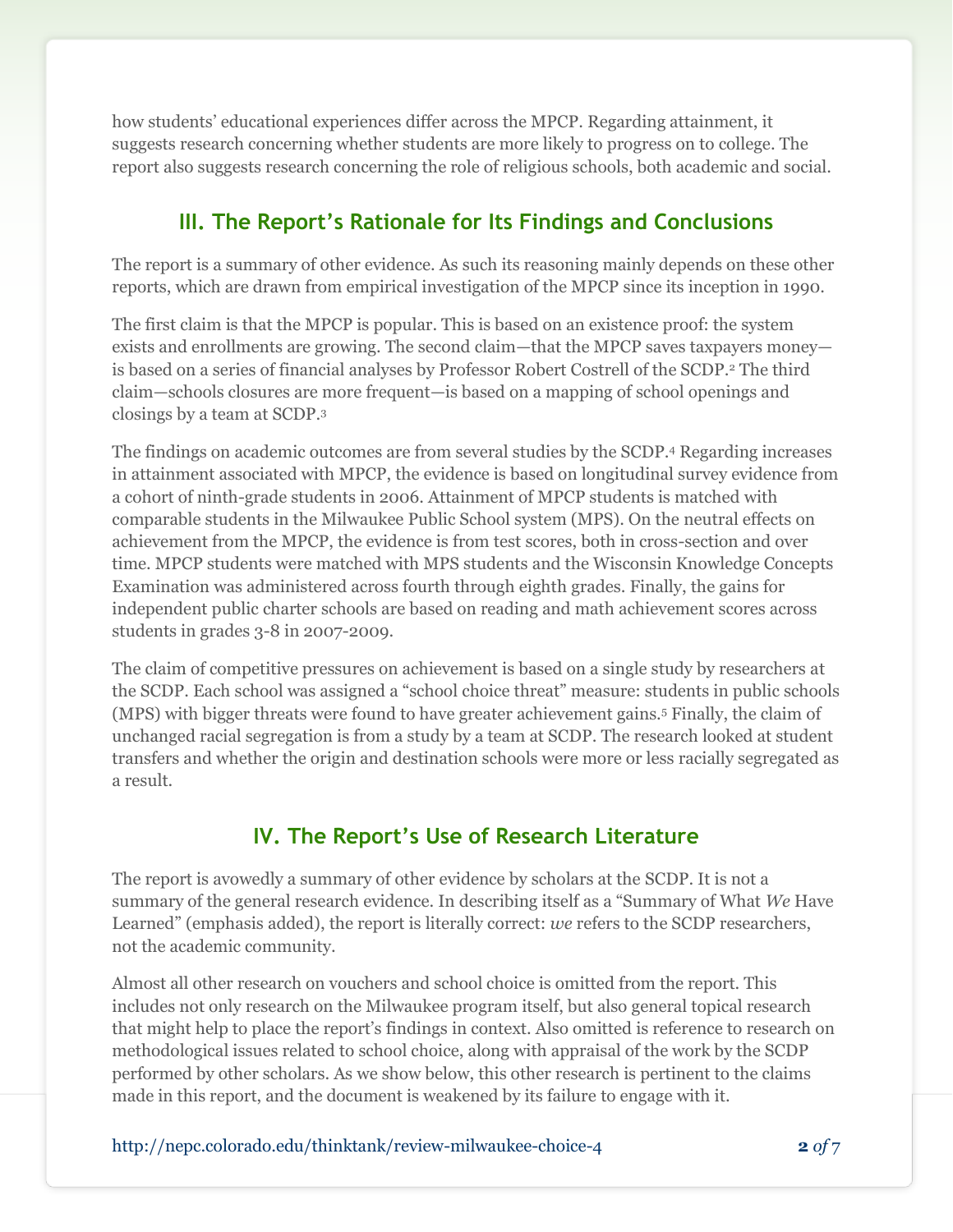As noted, there has been considerable research on the MPCP performed by scholars other than the SCDP. These studies are not addressed. This research extends back over decades, back to when the program was only open to non-religious schools.<sup>6</sup> Other, more recent research even suggests possible benefits of voucher programs. For example, Chakrabarti (2008) investigated competitive pressures and achievement gains from the MPCP and found that there were academic gains from the MPCP.<sup>7</sup> But she also described how the impacts of a voucher program depend crucially on its design. The most authoritative review study to date, however, focuses on voucher programs in general and finds no achievement gains from voucher programs.<sup>8</sup> This is consistent with the main finding in the new SCDP report.

There is also general topical research relevant to the report's claims. Again, some of this research is supportive of voucher programs and some of it is not. Much of it is drawn from a wider evidence base than the report relies on. For example, at least 40 studies have looked at the

## *The report's method is simple: it uncritically restates findings from studies performed by persons affiliated with the SCDP and does so in isolation from any other research.*

benefits of competition in education.<sup>9</sup> The issue is not so much whether competitive pressures exist—under the right conditions they certainly do. But there is an issue as to whether those pressures make much of a difference substantively and whether the voucher system exerts more pressure than other forms of choice. More generally, this research highlights the challenges in drawing bold conclusions from a complex environment. In the case of Milwaukee and the state of Wisconsin, there are a lot of different, interlocking policy changes (charter schooling, open enrollment, vouchers, etc.). A recent study looked at students who transferred as part of the state's open enrollment policy.<sup>10</sup> These researchers did find segregation: students were transferring to districts with lower percentages of minorities.

Methodological research is also salient. Two areas in particular stand out. One is the issue of parental choice—both how to measure it and how to value it. Studies should not look solely at the families who take up a voucher and conclude that, effectively, as long as enough families use a voucher, then the program is valuable. Studies should also consider those who are unable to do so, who choose not to do so, or who vacillate. Many of these families are constrained, and these constraints need to be examined thoroughly, as was done recently for the lottery-based program in Charlotte, North Carolina.<sup>11</sup> Vouchers are unlikely to have big impacts if few parents use them, and we know from many studies that usage rates are much lower than eligibility rates, and that families drop out of the voucher program at reasonably high rates.<sup>12</sup> The second issue where methodological research is valuable is in the study of racial segregation. There are many ways to conceptualize segregation (beyond racial groupings), and there are multiple ways to measure segregation (e.g., dissimilarity indices).<sup>13</sup> This literature may be informative on what type of segregation is most important and how best to interpret the evidence. The single study SCDP researchers conducted was hardly definitive, focusing only on basic racial patterns.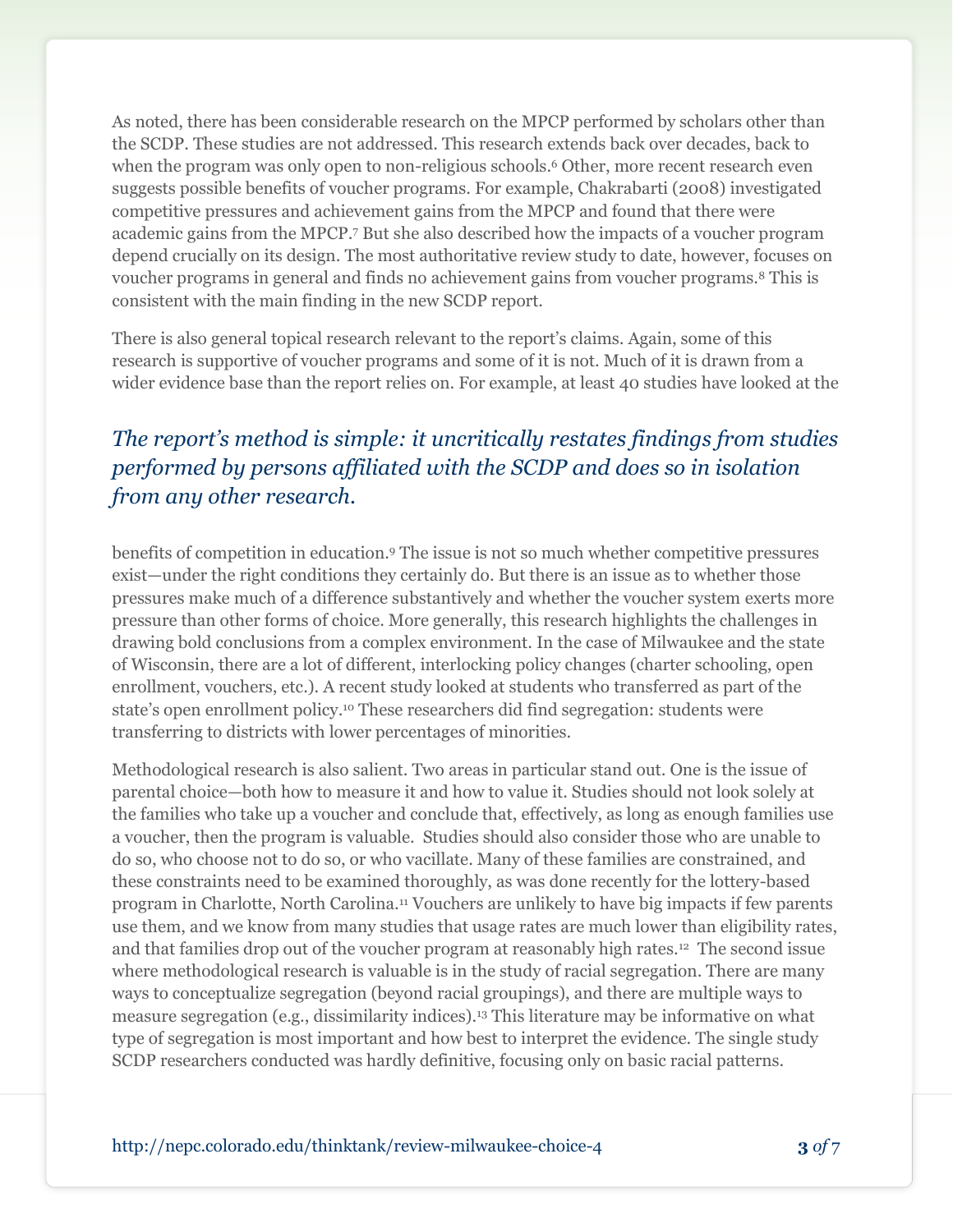Finally, there is no reference to any literature that has raised issues about the earlier studies. For example, the report claiming that the MPCP saves taxpayers' money was reviewed by this author two years ago.<sup>14</sup> The existence of any savings depends heavily on two assumptions: how many students would have attended public school if the voucher option was not available, and how much is saved as each student transfers out of the public school system. Any savings that might arise are very sensitive to the first assumption about take-up. Plus, the savings are assumed as if the voucher students would have cost the same as other students; this assumption is not tested and is most likely not valid. Students who leave for voucher schools are likely to cost less to educate than the students who remain. Neither of these issues is addressed in this report. Similarly, the 2009 SCDP report about competition effects on MPS students was reviewed by Greg Camilli. <sup>15</sup> The review pointed to methodological issues but also noted that even the report's purported finding of a benefit is "small, if not negligible." The statement in the new SCDP report that MPS students are performing at "somewhat higher levels" thus seemingly overreaches in terms of the level of evidentiary support as well as the findings from that support.

## **V. Review of the Report's Methods**

The report's method is simple: it uncritically restates findings from studies performed by persons affiliated with the SCDP and does so in isolation from any other research. The author is of course free to summarize the SCDP's own research, but it is worth noting that none of it has been published in peer-reviewed journals, and it is far from a comprehensive explanation of the MPCP.

## **VI. Review of the Validity of the Findings and Conclusions**

The report's findings should be viewed with caution but interest. Certainly, many commentators have pointed out that giving people options cannot be a bad thing. But choice does not take place in a vacuum and may have unforeseen consequences for persons who do not choose—or who must respond to the choices others have made. Indeed, one of the cited reports makes this clear; the financing of the MPCP is such that school choices have made Milwaukee taxpayers worse off. Similarly, that earlier report somewhat undermines the general claim that there are no adverse effects from the MPCP. Although the MPCP may save Wisconsin taxpayers, it has done so at the expense of Milwaukee taxpayers.<sup>16</sup>

The most interesting research cited in this report refers to attainment, focusing on the research claim that students in the MPCP are more likely to progress on to college than comparable peers in the MPS. That would be an important finding because an increase in attainment might be viewed as a more valuable outcome (of any educational intervention) than an increase in achievement. Test scores only measure cognitive skills concerning specifically designed competencies; attainment captures not only cognitive skills but also non-cognitive skills such as diligence, perseverance, and motivation. These latter skills are almost certainly important for adult economic success. That said, the earlier SCDP report cited in the new report does not find much of an effect of MPCP on attainment; when family characteristics are included, the possible attainment effect loses statistical significance.<sup>17</sup> Plus, as only 28% of voucher participants are

http://nepc.colorado.edu/thinktank/review-milwaukee-choice-4 **4** *of* 7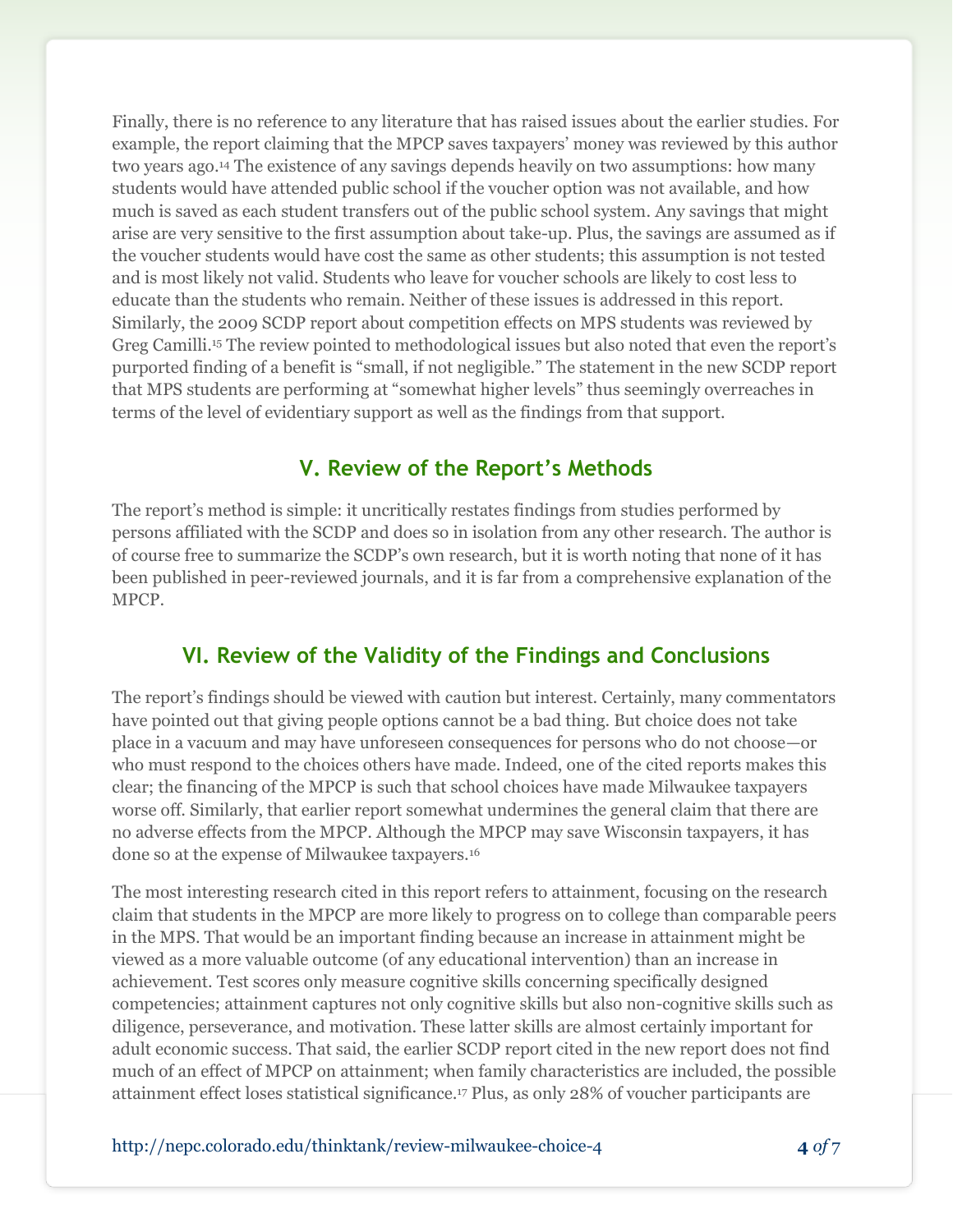high school students, it is not clear how much of an increase in attainment is possible under MPCP.<sup>18</sup> Given these rather serious research limitations, the new SCDP report should probably not trumpet the finding as follows: "Attending a private high school through the MPCP increases the likelihood of a student graduating from high school and enrolling in college."

The report re-affirms a general conclusion that competitive pressures should lead all schools to improve. Although this is plausible and in line with most other evidence, it is still difficult to accurately identify where the competitive threat is coming from. Indeed, given the report's assertion—not attributable to an earlier SCDP study—that there is high performance from the independent public charter schools, it might be *those* schools that are spurring on any competition benefit for schools in the MPS (but again, note the questions and concerns raised in the review by Greg Camilli mentioned earlier).

Finally, there appear to be zero or very small gains in achievement associated with the MPCP. This, too, is in line with the general literature on voucher programs. It also fits in broadly with the literature on the difficulty of raising achievement levels, not least because of their sensitivity to family circumstances. On this point, it is interesting to note the new report's finding that the independent public charter schools in Milwaukee have higher achievement gains.<sup>19</sup> As well, some of these charter schools were formerly voucher schools, making any policy inference even more complex.

## **VII. Usefulness of the Report for Guidance of Policy and Practice**

This report, *The Comprehensive Longitudinal Evaluation of the Milwaukee Parental Choice Program: Summary of Fourth Year Reports*, is an overview. In itself, it simply summarizes other SCDP studies. The summary is faithful to those other studies, but readers would do better to read the other studies directly, and they would certainly be better off reading those other studies *along with* the extensive research and reviews that this new study neglects to engage with.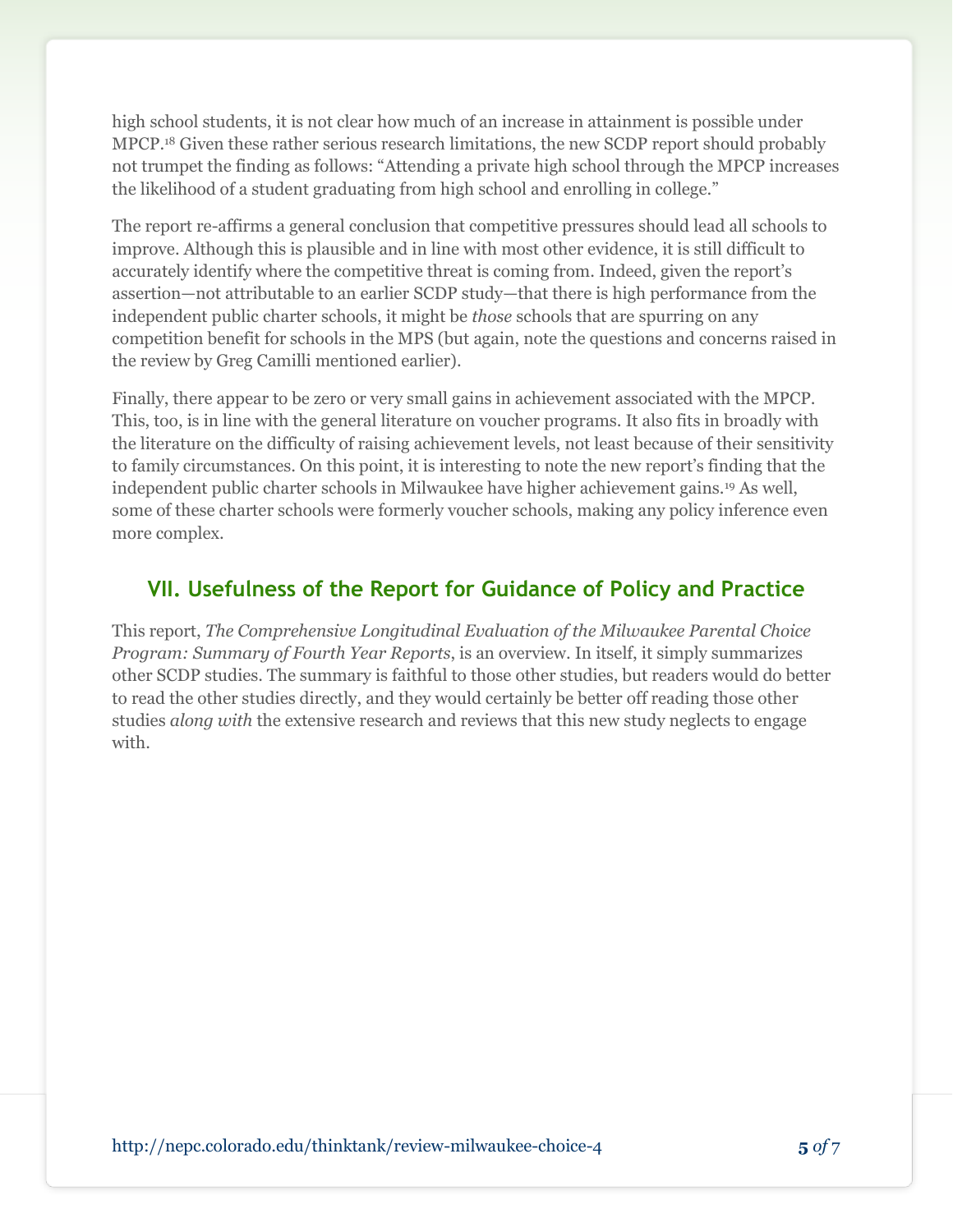#### **Notes and References**

<sup>1</sup> Wolf, P.J. (2011). *The Comprehensive Longitudinal Evaluation of the Milwaukee Parental Choice Program: Summary of Fourth Year Reports*. University of Arkansas, Department for Education Reform. Retrieved May 15, 2011, from

http://www.uaedreform.org/SCDP/Milwaukee\_Eval/Report\_28.pdf.

2 The three analyses are essentially annual updates of each other. The most recent is Costrell, R. M. (2010). *The Fiscal Impact of the Milwaukee Parental Choice Program, 2010-11 Update*. University of Arkansas, Department for Education Reform, Retrieved May 15, 2011, from http://www.uaedreform.org/SCDP/Milwaukee\_Eval/Report\_22.pdf.

3 Kisida, B., Jensen, L.I., & Wolf, P.J. (2011). *Milwaukee Parental Choice Program: Descriptive Report on Participating Schools, 2009-10*. University of Arkansas, Department for Education Reform, Retrieved May 15, 2011, from http://www.uaedreform.org/SCDP/Milwaukee\_Eval/Report\_27.pdf.

4 In total, there are four of these studies by the SCDP. For an index of all the studies, see http://www.uaedreform.org/SCDP/Milwaukee\_Eval/.

5 Greene, J. P. & Marsh, R. H. (2009). *The Effect of Milwaukee's Parental Choice Program on Student Achievement in Milwaukee Public Schools*, SCDP Milwaukee Evaluation Report #11, University of Arkansas. Retrieved May 23, 2011, from http://www.uark.edu/ua/der/SCDP/Milwaukee\_Eval/Report\_11.pdf.

6 Witte, J. (2000). 2000. *The Market Approach to Education: An Analysis of America's First Voucher Program*. Princeton University Press: Princeton, NJ.

7 Chakrabarti, R. (2008). Can increasing private school participation and monetary loss in a voucher program affect public school performance? Evidence from Milwaukee. *Journal of Public Economics¸* 92, 1371-1393.

8 Rouse, C.E. & Barrow, L. (2009). School vouchers and student achievement: recent evidence and remaining questions. *Annual Review of Economics,* 1, 17-42.

9 Belfield, C.R. & Levin, H.M. (2002). The Effects of Competition on Educational Outcomes: A Review of U.S. Evidence. *Review of Educational Research*, 72, 279-341.

10 Welsch, D.M. (2010). An examination of inter-district public school transfers in Wisconsin. *Economics of Education Review*, 29, 126-137.

11 Cowen, J. (2010). Who Chooses, Who Refuses? Learning More from Students who Decline Private School Vouchers. *American Journal of Education*, 117, 1-24.

http://nepc.colorado.edu/thinktank/review-milwaukee-choice-4 **6** *of* 7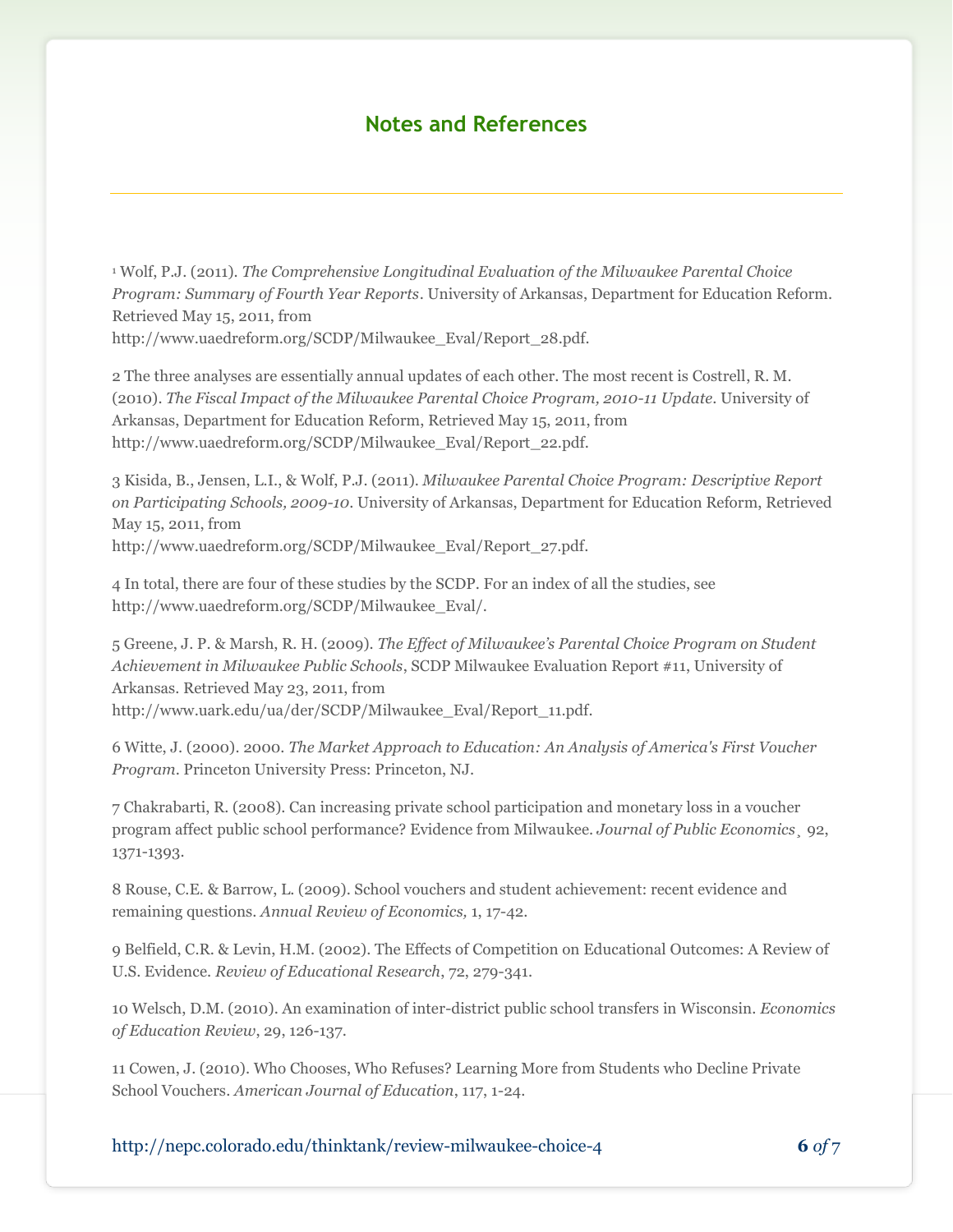12 See for example, the attrition rates reported by Howell, W.G. & Peterson, P. E. (2002). *The Education Gap: Vouchers and Urban Public Schools.* Washington, DC: Brookings Institution.

13 Reardon, S.F. & Firebaugh. G. (2002). Measures of multigroup segregation. *Sociological Methodology*, 32, 33-67.

14 Belfield, C. R. (2009). *Review of "The Fiscal Impact of the Milwaukee Parental Choice Program: 2009 Update"* Boulder and Tempe: Education and the Public Interest Center & Education Policy Research Unit. Retrieved May 15, 2011, from

http://nepc.colorado.edu/thinktank/review-fiscal-impact-Milwaukee

15 Camilli, G. (2009). *Review of "The Effect of Milwaukee's Parental Choice Program on Student Achievement in Milwaukee Public Schools."* Boulder and Tempe: Education and the Public Interest Center & Education Policy Research Unit. Retrieved May 23, 2011 from http://nepc.colorado.edu/thinktank/review-Effect-Milwaukee-Parental-Choice

16 Moreover, report #27 does find that MPCP schools have fewer minority students than the MPS schools and that the difference is statistically significant (Table 10). That said, this test is not a substitute for a detailed investigation of segregation Kisida, B., Jensen, L.I., & Wolf, P.J. (2011). *Milwaukee Parental Choice Program: Descriptive Report on Participating Schools, 2009-10*. University of Arkansas, Department for Education Reform, Retrieved May 15, 2011, from http://www.uaedreform.org/SCDP/Milwaukee\_Eval/Report\_27.pdf.

17 The study also uses an ordered probit estimation, which is not standard in the literature on attainment. Cowen, J.M., Fleming, D.J., Witte, J.F., & Wolf. P.J. (2011). *Student attainment and the Milwaukee Parental Choice Program.* University of Arkansas, Department for Education Reform, Retrieved May 15, 2011, from

http://www.uaedreform.org/SCDP/Milwaukee\_Eval/Report\_24.pdf.

18 See Table 3 of Cowen, J.M., Fleming, D.J., Witte, J.F, & Wolf. P.J. (2011). *Student attainment and the Milwaukee Parental Choice Program.* University of Arkansas, Department for Education Reform, Retrieved May 15, 2011, from http://www.uaedreform.org/SCDP/Milwaukee\_Eval/Report\_24.pdf.

19 For somewhat less enthusiastic findings about the Milwaukee charter schools, see Lavertu, S. & Witte, J. (2009, March). *The Impact of Milwaukee Charter Schools on Student Achievement*. Washington, DC: Brookings Institution, as well as the review of that report:

Bifulco, R. (2009). *Review of "The Impact of Milwaukee Charter Schools on Student Achievement."* Boulder and Tempe: Education and the Public Interest Center & Education Policy Research Unit. Retrieved May 23, 2011, from

http://nepc.colorado.edu/thinktank/review-impact-Milwaukee-charter.